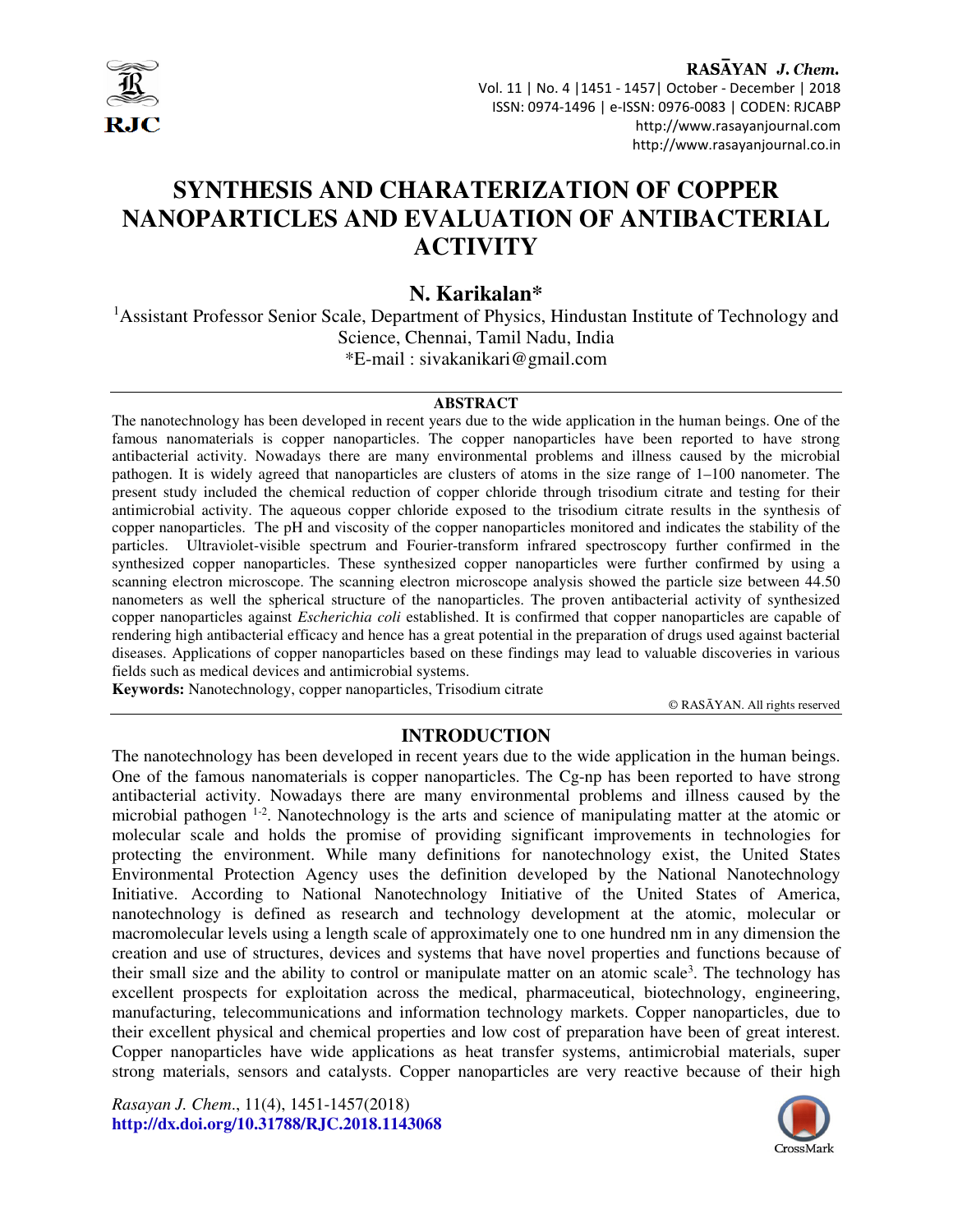surface-to-volume ratio and can easily interact with other particles. In the present study the synthesis, characterization and application of copper nanoparticles using Tri sodium citrate as reducing agent.

### **EXPERIMENTAL**

#### **Materials and Methods**

Copper chloride (CuCl<sub>2</sub>) and Tri sodium citrate (Na<sub>3</sub>C<sub>6</sub>H<sub>5</sub>O<sub>7</sub>) Loba Chemi, India have been used in the synthesis of Copper Nanoparticles.

### **Preparation of Copper Nanostructures**

Copper nanoparticles by sodium citrate method. Copper chloride  $(CuCl<sub>2</sub>)$  solution (5 gram in 100 milliliter water) was prepared first and to it was added drop-wise a solution of sodium citrate so as to maintain a ratio of 1:2 or 1:5. After about 30 min, an aq. a solution of sodium formaldehyde sulfoxylate (SFS)  $(1:1)$  with respect to CuCl<sub>2</sub>) was added to the reaction mixture with rapid stirring at room temperature and the reaction mixture was further stirred for an hour below 60°C to obtain a brown precipitate. The powder was collected by centrifugation followed by washing and was dried in a vacuum oven for 2–3 hours.

### **Characterization of Copper Chloride Nanoparticles**

#### **Measurement of pH**

The pH of the solution was monitor using a digital pH meter. The measurement was taken until the synthesized copper nanoparticles.

#### **Ultraviolet-Visible Analysis**

 The extracts were examined under visible Ultraviolet-visible spectrum. The sample is dissolved in the same solvent. The extracts were scanned in the wavelength ranging from 340-960 nanometer using Systronic Spectrophotometer. These solutions were scanned in turn at intervals of 10 nm and the characteristic peaks were detected. The peak value of the UV-Visible was recorded.

### **Fourier Transform Infrared Spectroscopy**

To determine Fourier transform infra-red (FTIR) pattern of the copper sulphate nanoparticles was freezedried and the dried powder was diluted with potassium bromide in the ratio of 1:100 and recorded the spectrum in Perkin Elmer FTIR Spectrum BX (Wellesley, MA, USA).

#### **SEM Analysis of Copper Nanoparticles**

The scanning electron microscopy (SEM) analysis of the freeze-dried sample was performed by mounting nanoparticles on specimen stubs with double-sided adhesive tape and coated with platinum in a sputter coater and examined under VEGA3 SEM (Japan) at 10 kV.

### **Determination of Viscosity**

The viscosity of the crystal solution (100 milligrams in 100 milliliters of distilled water) was determined by using Oswald's viscometer. A volume of water usually 10 to 25 ml depending upon the capacity of the bulb, pipetted into the lower mark. It is then sucked into the upper mark with the help of the rubber tube. In the end, it rises to the upper mark. The time taken by the water to flow through the capillary tube lower to upper mark is noted by means of a stopwatch. Let it be t1. The viscometer is dried and the same volume of the liquid under examination is taken and the process is repeated as before. Let the time of flow be t2. Then,

### $n1 / n2 = d1t1 / d2t2$

Where, d1 and d2 are the densities of the two liquids and η1, and η2 is the coefficient of viscosities of the two liquids (one of which is water). The viscosity of the liquid can be easily calculated.

### **Determination of Antimicrobial Activity**

Antibiogram was done by disc diffusion method <sup>4-5</sup> using samples. Petri plates were prepared by pouring 30 ml of Nutrient agar medium for bacteria. The test organism was inoculated on a solidified agar plate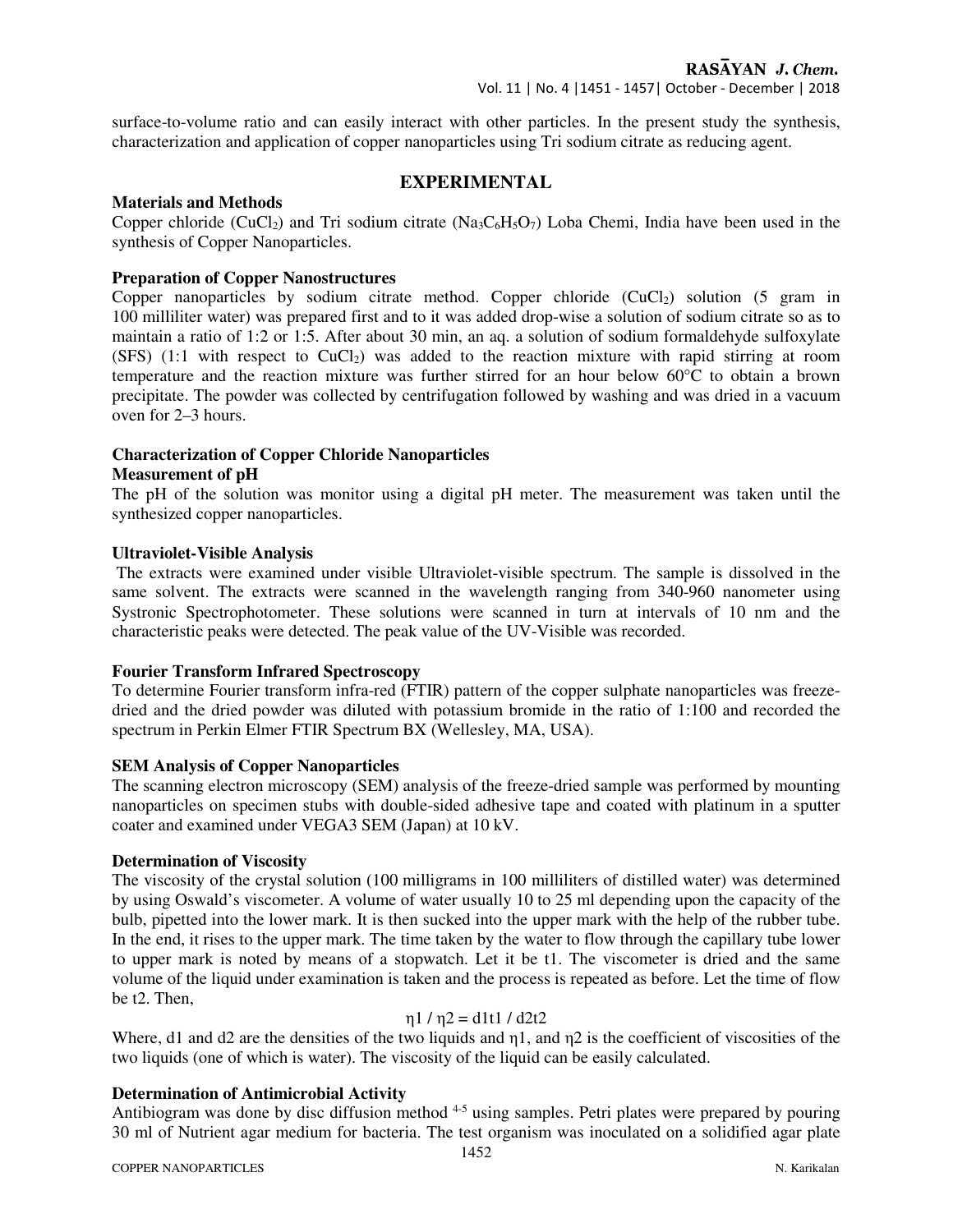Vol. 11 | No. 4 |1451 - 1457| October - December | 2018

with the help of micropipette and spread and allowed to dry for 10 mints. The surfaces of media were inoculated with bacteria from the culture. A sterile cotton swab is dipped into a standardized bacterial test suspension and used to evenly inoculate the entire surface of the Nutrient agar plate. Briefly, inoculums containing bacteria species were spread on Nutrient agar plates. Using sterile forceps, the sterile filter papers (6 millimeter diameter) containing the crude sample (50µl, 100µl, 150µl) were laid down on the surface of the inoculated agar plate. The plates were incubated at 37ºC for 24 h for the bacteria. Each sample was tested in triplicate. The antimicrobial potential of test compounds was determined on the basis of the mean diameter of the zone of inhibition around the disc in millimeters. The zones of inhibition of the tested microorganisms by the samples were measured using a millimeter scale.

### **RESULTS AND DISCUSSION**

Production of nanoparticles can be achieved through different methods. Chemical approaches are the most popular methods for the production of nanoparticles. Copper nanoparticles, due to their excellent physical and chemical properties and low cost of preparation, have been of great interest. Copper nanoparticles have wide applications as heat transfer systems, antimicrobial materials, super strong materials, sensors and catalysts. Copper nanoparticles are very reactive because of their high surface-tovolume ratio and can easily interact with other particles and increase their antimicrobial efficiency. In the present study to synthesize, characterization and antibacterial activity of copper nanoparticle using trisodium citrate.

### **Synthesis of Copper Nanoparticles**

The synthesis of Copper chloride nanoparticles through trisodium citrate was carried out. Copper is used as a reducing agent as Copper chloride has distinctive properties such as good conductivity, catalytic and chemical stability. Applications of such eco-friendly nanoparticles in bactericidal, wound healing and other medical and electronic applications, makes this method potentially exciting for the large-scale synthesis of other inorganic materials (nanomaterials). Copper chloride and trisodium citrate were used as starting materials for the preparation of copper nanoparticles. The copper colloid was prepared by using chemical reduction method  $6$ . The mechanism of reaction could be expressed as follows  $7-8$ .

The aqueous Copper, when exposed to trisodium citrate, was reduced in solution, there by leading to the formation of Copper chloride hydrosol. The time duration of the change in color varies from chemical to chemical. It is well known that Copper nanoparticles exhibit in aqueous solution due to excitation of surface plasmon vibrations in nanoparticles <sup>9</sup>.

### **pH and Viscosity of Copper Nanoparticles**

The pH value of Copper nanoparticles is 3.56 (Table-1). The pH of the Copper nanoparticles was in accordance with the USP guidelines for topical and transdermal formulations. The pH of the CuNPs is 3.56. It is the acidic condition. Due to the presence of higher no of H<sup>+</sup> and lower OH<sup>−</sup> ions in the sols with pH 3.56 is observed.

In the case of very high solubility (i.e. solutions containing a large number of solute) rate may be very low due to the increased solution viscosity which renders the system diffusion controlled or the resulting nanoparticles. Nanoparticle size is the dependence of the viscosity of the surrounding medium. In the present study, the viscosity of the CuNPs was 0.985 (Table-1). The increased viscosity nanoparticle support the stabilization of nanoparticles.

### **Ultraviolet/Visible (UV/VIS) Spectroscopy**

The Copper nanoparticles show a good transmittance in the visible region which enables it to be a good material for optoelectronic applications. Spectroscopy is a tool for structure determination. It is essentially a technical procedure by which the energy differences between the allowed states of a system are measured by determining the frequencies of the corresponding light absorbed. The obtained spectra of the compound i.e. the response of a substance subjected to radiations of various wavelengths reveals the important properties of the compound.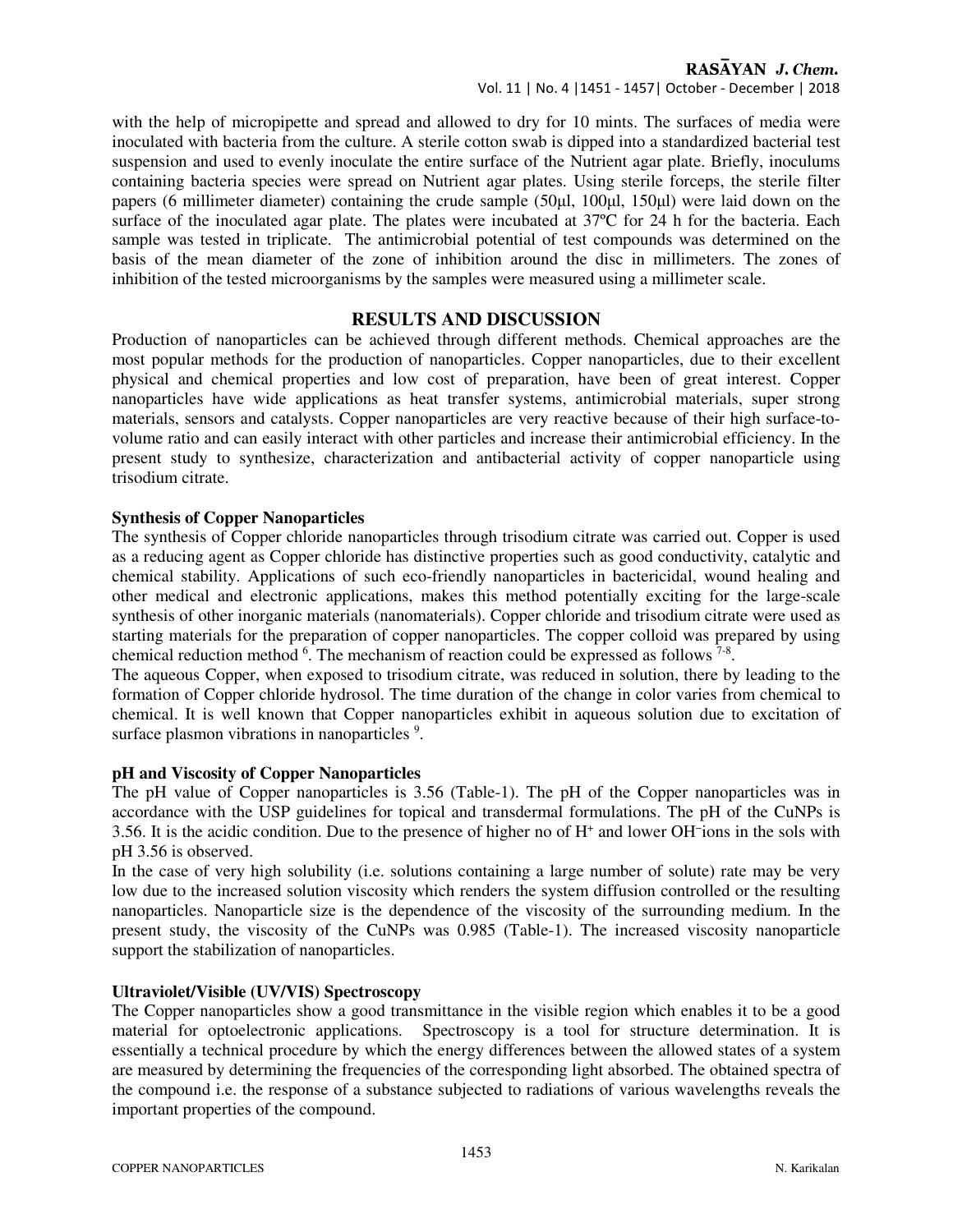#### Vol. 11 | No. 4 |1451 - 1457| October - December | 2018

UV-Vis- spectroscopy is used to measure the absorption or emission of radiation associated with the spatial distribution of electrons in atoms or molecules. For this purpose, transmission is plotted against wavelength or frequency and is known as the transmission spectrum. The UV-Visible- transmission spectra were recorded using Systronic UV-Visible Spectrometer in the range 340 nm to 940 nm. Figure-1 shows the transmission spectra Copper Nanoparticles. From the spectra, it is observed that the show Copper nanoparticles good transmittance in the entire visible - regions.



Fig.-1: Shows the UV Visible Spectrum of CuNP

The absorption obtained spectra were compared with the absorption spectra of copper nanoparticles prepared using these extracts in order to reveal the formation of copper phyto-nanoparticles. The absorption spectra of copper phytonanoparticles were recorded after 24 hours after their preparation and exhibited absorbance peaks at 550 nm.

**Fourier Transform Infrared Spectroscopy (FTIR) Analysis** FTIR is an important tool which enables us to understand the involvement of functional groups in the interactions between metal particles and biomolecules. Fourier Transform Infrared (FTIR) spectroscopy can effectively be used to measure the particle formation. It is found that the width and intensity of peaks in an IR spectrum have explicit dependence on the particle size. As particle size increases, the width of the peak decreases and intensity increases <sup>10</sup>. The FTIR spectra of reduced Copper chloride show in the peaks of spectra in Fig.-2.

The band of carboxyl or carbonyl groups at 1660 to 1500 and 1390 to 1260 cm<sup>-1</sup> region. This may be the reason for the reduction of the transmittance at this region in the case of the spectrum of nanoparticles. The shift of the band from 1656 to 1586 indicates the formation of metal carbonyl groups. It is due to the stabilization of Cu nanoparticles by the -COO- a group of trisodium citrate. This asymmetric shift can be comparable with the data presented by previous works <sup>11</sup>. According to them, when the citrate ligand bound to magnetite nanoparticles surfaces the antisymmetric stretching of -COO- at 1586 cm<sup>-1</sup> almost remains the same but the symmetric -COO- stretching mode of citrate becomes redshifted and appears sharply<sup>12</sup> at 1398 cm<sup>-1</sup>.

| Table-1: pH and Viscosity of Copper Nanoparticles |                                           |       |  |  |  |
|---------------------------------------------------|-------------------------------------------|-------|--|--|--|
| S. No.                                            | <b>Copper Nanoparticles</b><br>Parameters |       |  |  |  |
|                                                   | pΗ                                        | 3.56  |  |  |  |
|                                                   | Viscosity (Pos)                           | 0.985 |  |  |  |

|  | Table-1: pH and Viscosity of Copper Nanoparticles |
|--|---------------------------------------------------|
|--|---------------------------------------------------|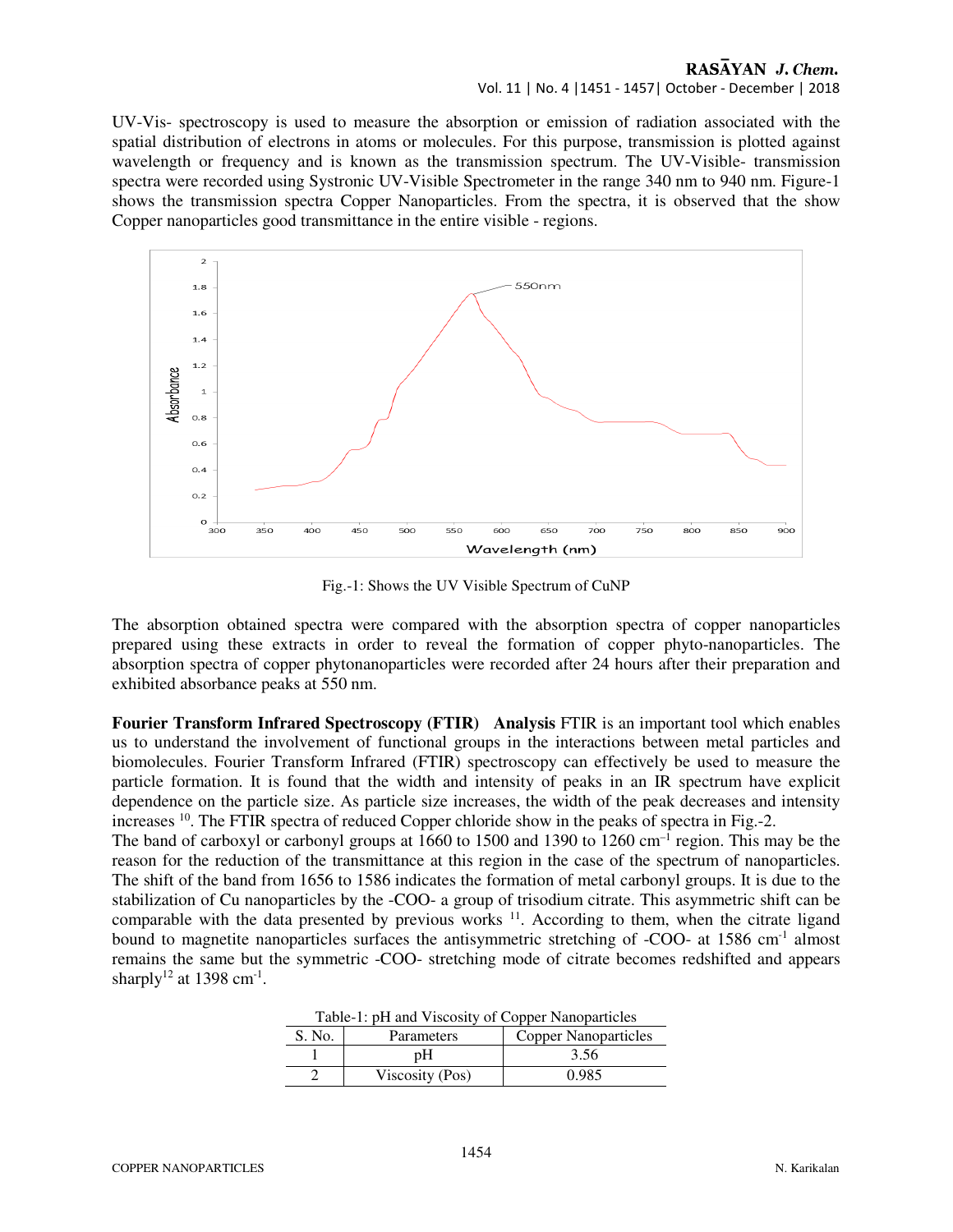Vol. 11 | No. 4 |1451 - 1457| October - December | 2018



Fig.-2: FTIR Analysis of Copper Nanoparticles

### **SEM Analysis**

SEM analysis was carried out to understand the topology and the size of the Cu-NPs, which showed the synthesis of higher density polydispersed spherical Cu -NPs of various sizes. The SEM image showing the high-density copper nanoparticles synthesized by trisodium citrate further confirmed the development of copper nanostructures. Most of the nanoparticles aggregated and only a few of them were scattered, as observed under SEM. The SEM analysis showed the particle size 44.50 nm as well the spherical structure of the nanoparticles (Fig.-3).



Fig.-3: High-Resolution Scanning Electron Microscopic (SEM) Image of the Copper Nanoparticles (CuNPs). Spherical shaped CuNPs size at 44.50 nm

### **Antibacterial Activity of Copper Nanoparticles**

Microbes are truly the most underappreciated living organisms on Planet Earth. Billions of them can fit on a fingernail, and they make up more than half of the living biomass on the planet. The world we live in is one full of microbes. Microbes, whether they are good, bad, or benign, are certainly everywhere. This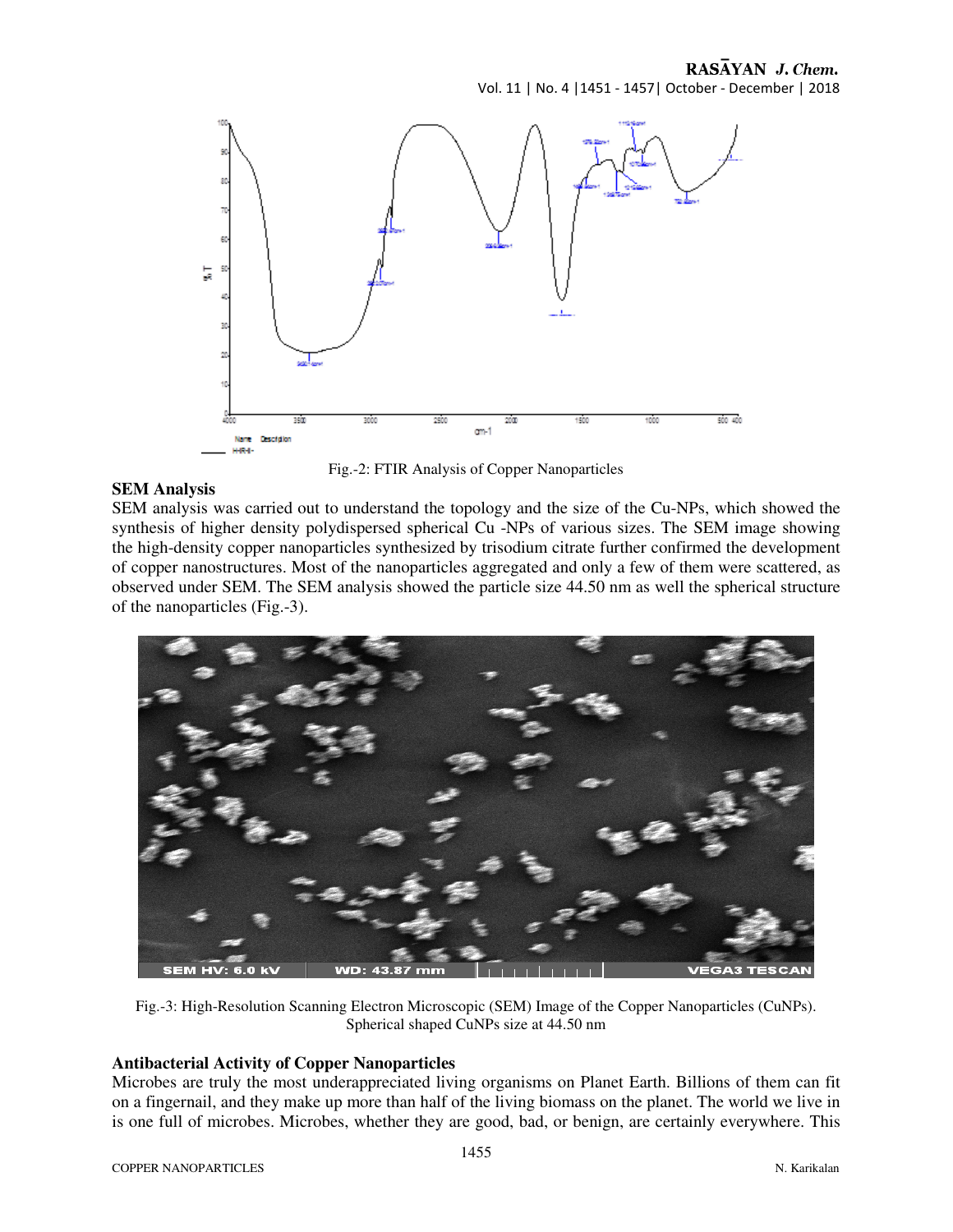### RASAYAN J. Chem. Vol. 11 | No. 4 |1451 - 1457| October - December | 2018

includes on our body, in our homes, far below the earth's surface and up to the atmosphere, in cold, cool, warm and hot and very hot places, and even in places without oxygen. Our body temperature and wealth of nutrients provide an ideal home for these micro-organisms to thrive. Microorganisms always live in water (directly in aquatic environments, in water inside animals or plants, or in the water around soil particles). They can eat all sorts of things, including oil, rocks, dead and living plants and animals <sup>13</sup>. There are 4 major types of Microbes: bacteria, fungi, protists and viruses.<sup>14</sup>



Fig.-4: Antibacterial Activity of Copper Nanoparticle

The in *the vitro* antimicrobial activity of the Copper nanoparticles against these bacteria was qualitatively assessed by the presence of inhibition zones represented in the photographic Fig.-4. The inhibitory activities in culture media of the Copper nanoparticles reported in Table-2 were comparable with standard antimicrobiotic viz. Chloramphenicol.

# **CONCLUSION**

The present study exhibit a simple method of synthesis of copper nanoparticles from a novel primitive chemical source. This method can be further used for industrial production of nanoparticles at room temperature and with a single step. Since the nanoparticles thus synthesized shows antimicrobial activity, they can be used in the field of pharmaceutical industry. Copper nanoparticles might be useful for the development of newer and more potent antimicrobial agents. All the above data's represented in our study contribute to a novel and unexplored area of nanomaterials as medicine.

| Table-2: Antibacterial Activity of Copper Nanoparticles |                 |                 |                 |                 |  |  |
|---------------------------------------------------------|-----------------|-----------------|-----------------|-----------------|--|--|
| Microbe                                                 | 50u1            | 100u1           | 150u1           | Standard        |  |  |
| Escherichia coli                                        | $5.23 \pm 0.36$ | $7.50 \pm 0.52$ | $8.75 \pm 0.61$ | $9.25 \pm 0.64$ |  |  |
| mm)                                                     |                 |                 |                 |                 |  |  |

Table-2: Antibacterial Activity of Copper Nanoparticles

Values are expressed Mean  $\pm$  SD for triplicates

# **ACKNOWLEDGMENT**

The authors would like to thank the Hindustan Institute of Technology and Science for their support.

# **REFERENCES**

- 1. E. S. Nour, C. O. Chey, M. Willander, and O. Nur, *Nanotechnology*, **26**, 095502(2015), **DOI:**10.1088/0957-4484/26/9/095502.
- 2. Sudhindra E. Sant, Nanoparticles: From Theory to Applications Günter Schmid, 2nd ed., Wiley-VCH Verlag, Weinheim, 2010, pp.1462-1463, **DOI:** 10.1080/10426914.2012.663137.
- 3. P. R. Somani, S. P. Somani, E. Flahaut, and M. Umeno, *Nanotechnology*,**18**,185708(2007), **DOI:** 10.1088/0957-4484/18/18/185708